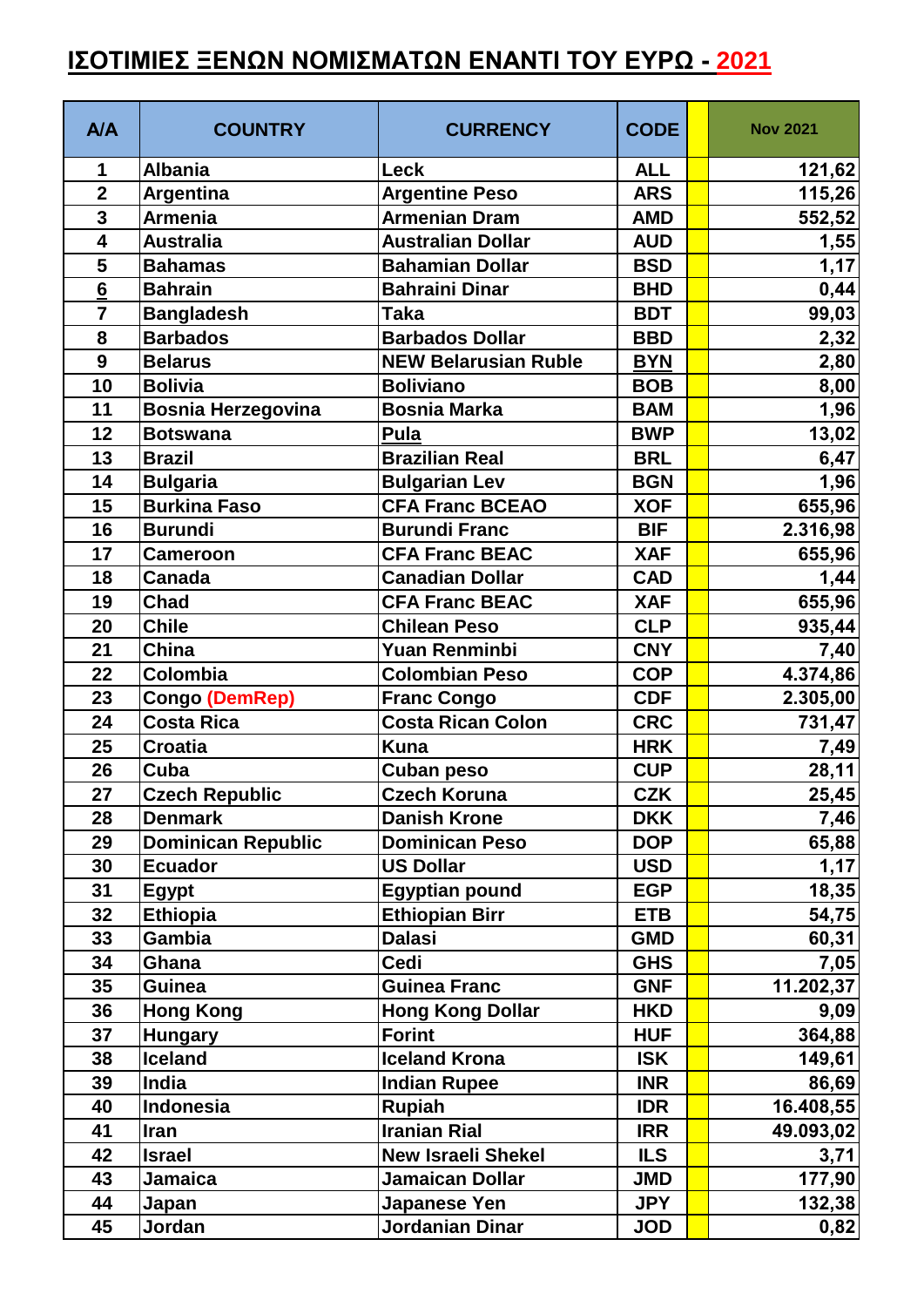| <b>A/A</b> | <b>COUNTRY</b>                | <b>CURRENCY</b>               | <b>CODE</b> | <b>Nov 2021</b> |
|------------|-------------------------------|-------------------------------|-------------|-----------------|
| 46         | <b>Kazakhstan</b>             | <b>Tenge</b>                  | <b>KZT</b>  | 496,25          |
| 47         | Kenya                         | <b>Kenyan Shilling</b>        | <b>KES</b>  | 128,63          |
| 48         | <b>Kuwait</b>                 | <b>Kuwaiti Dinar</b>          | <b>KWD</b>  | 0,35            |
| 49         | Lebanon                       | <b>Lebanese Pound</b>         | <b>LBP</b>  | 1.761,02        |
| 50         | Libya                         | <b>Libyan Dinar</b>           | <b>LYD</b>  | 5,26            |
| 51         | <b>Madagascar</b>             | <b>Malagasy Ariary</b>        | <b>MGA</b>  | 4.627,19        |
| 52         | <b>Malawi</b>                 | <b>Kwacha</b>                 | <b>MWK</b>  | 948,07          |
| 53         | <b>Malaysia</b>               | <b>Malaysian Ringgit</b>      | <b>MYR</b>  | 4,81            |
| 54         | <b>Maldive Is.</b>            | Rufiyaa                       | <b>MVR</b>  | 18,01           |
| 55         | Mauritania                    | Ouguiya                       | <b>MRU</b>  | 42,17           |
| 56         | <b>Mauritius</b>              | <b>Maur Rupee</b>             | <b>MUR</b>  | 49,84           |
| 57         | <b>Mexico</b>                 | <b>Mexican Peso</b>           | <b>MXN</b>  | 23,61           |
| 58         | Moldova                       | <b>Moldovan Leu</b>           | <b>MDL</b>  | 20,31           |
| 59         | <b>Mongolia</b>               | <b>Tugrik</b>                 | <b>MNT</b>  | 3.313,62        |
| 60         | <b>Morocco</b>                | <b>Moroccan Dirham</b>        | <b>MAD</b>  | 10,61           |
| 61         | Mozambique                    | <b>Meticai</b>                | <b>MZN</b>  | 74,56           |
| 62         | <b>Namibia</b>                | <b>Namibian Dollar</b>        | <b>NAD</b>  | 17,22           |
| 63         | <b>Nepal</b>                  | <b>Nepalese Rupee</b>         | <b>NPR</b>  | 139,35          |
| 64         | <b>New Zealand</b>            | <b>New Zealand Dollar</b>     | <b>NZD</b>  | 1,62            |
| 65         | Nicaragua                     | <b>Cordoba Oro</b>            | <b>NIO</b>  | 41,06           |
| 66         | <b>Niger Rep</b>              | <b>CFA Franc BCEAO</b>        | <b>XOF</b>  | 655,96          |
| 67         | Nigeria                       | <b>Naira</b>                  | <b>NGN</b>  | 475,80          |
| 68         | <b>Norway</b>                 | <b>Norwegian Krone</b>        | <b>NOK</b>  | 9,69            |
| 69         | Oman                          | <b>Rial Omani</b>             | <b>OMR</b>  | 0,45            |
| 70         | <b>Pakistan</b>               | <b>Pakistan Rupee</b>         | <b>PKR</b>  | 202,78          |
| 71         | Panama                        | <b>Balboa</b>                 | <b>PAB</b>  | 1,17            |
| 72         | Peru                          | <b>Nuevo Sol</b>              | <b>PEN</b>  | 4,60            |
| 73         | <b>Philippines</b>            | <b>Philippine Peso</b>        | <b>PHP</b>  | 58,85           |
| 74         | <b>Poland</b>                 | <b>Zloty</b>                  | <b>PLN</b>  | 4,60            |
| 75         | Qatar                         | <b>Qatari Riyal</b>           | QAR         | 4,22            |
| 76         | Romania                       | <b>New Leu</b>                | <b>RON</b>  | 4,93            |
| 77         | Russia                        | <b>Russian Ruble</b>          | <b>RUB</b>  | 80,72           |
| 78         | Rwanda                        | <b>Rwanda Franc</b>           | <b>RWF</b>  | 1.174,09        |
| 79         | Saudi Arabia                  | <b>Saudi Riyal</b>            | <b>SAR</b>  | 4,38            |
| 80         | <b>Senegal</b>                | <b>CFA Franc BCEAO</b>        | <b>XOF</b>  | 655,96          |
| 81         | <b>Serbia</b>                 | <b>Dinar</b>                  | <b>RSD</b>  | 117,93          |
| 82         | <b>Seychelles</b>             | <b>Seychelles Rupee</b>       | <b>SCR</b>  | 15,52           |
| 83         | <b>Sierra Leone</b>           | Leone                         | <b>SLL</b>  | 12.473,47       |
| 84         | <b>Singapore</b>              | <b>Singapore Dollar</b>       | <b>SGD</b>  | 1,56            |
| 85         | <b>South Africa</b>           | Rand                          | <b>ZAR</b>  | 17,22           |
| 86         | <b>South Korea</b>            | Won                           | <b>KRW</b>  | 1.353,52        |
| 87         | <b>Sri Lanka</b>              | <b>Sri Lanka Rupee</b>        | <b>LKR</b>  | 235,00          |
| 88         | <b>Sudan Rep</b>              | <b>Sudanise Pound</b>         | <b>SDG</b>  | 513,37          |
| 89         | <b>Swaziland</b>              | Lilangeni                     | <b>SZL</b>  | 17,22           |
| 90         | <b>Sweden</b>                 | <b>Swedish Krona</b>          | <b>SEK</b>  | 10,00           |
| 91         | <b>Switzerland</b>            | <b>Swiss Franc</b>            | <b>CHF</b>  | 1,08            |
|            |                               |                               |             |                 |
| 92         | <b>Syria Arab Republic</b>    | <b>Syrian Pound</b>           | <b>SYP</b>  | 1.469,40        |
| 93         | <b>Special Drawing Rights</b> | <b>Special Drawing Rights</b> | <b>XDR</b>  | 0,82            |